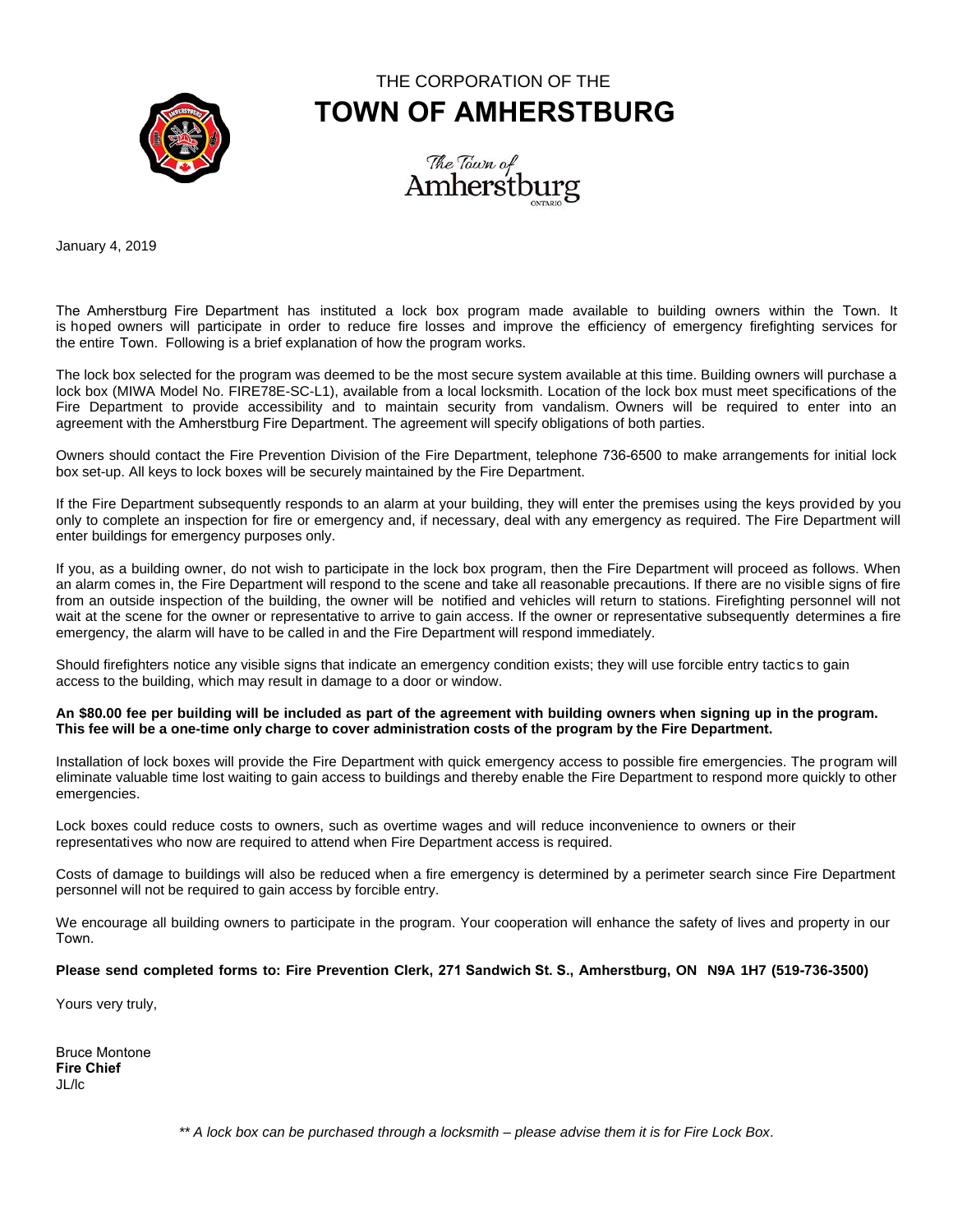## LOCK BOX PROGRAM

## RE:

\_\_\_\_\_\_\_\_\_\_\_\_\_\_\_\_\_\_\_\_\_\_\_\_\_\_\_\_\_\_\_\_\_\_ Amherstburg, Ontario [the "Premises"]

THIS AGREEMENT made, in triplicate, this \_\_\_\_\_\_\_ day of \_\_\_\_\_\_\_\_\_\_\_\_\_\_\_\_\_\_\_\_\_\_\_\_ B E T W E E N:

THE CORPORATION OF THE TOWN OF AMHERSTBURG

hereinafter called the "Town" of the First Part;

and  $\Box$ 

hereinafter called the "Participant" of the Second Part.

WHEREAS Participant represents that Participant owns, leases or is otherwise entitled to the exclusive possession of the Premises;

AND WHEREAS Participant desires to participate in the "**Lock Box Program**" administered by the Town's Fire Department, established by and in accordance with the Town of Amherstburg Fees By-Law 2017-25 as may be amended from time to time;

NOW THEREFORE in consideration of the recited matters and other good and valuable consideration including the sum of ONE DOLLAR of lawful money of Canada (the receipt and sufficiency whereof are hereby acknowledged) the parties covenant and agree as follows:

1] The Participant shall purchase a lock box from a supplier approved by the Town's Fire Department. The Participant shall install and maintain the said lock box on the Premises. Said lock box shall be installed by the Participant at a location on the premises approved by the Fire Department.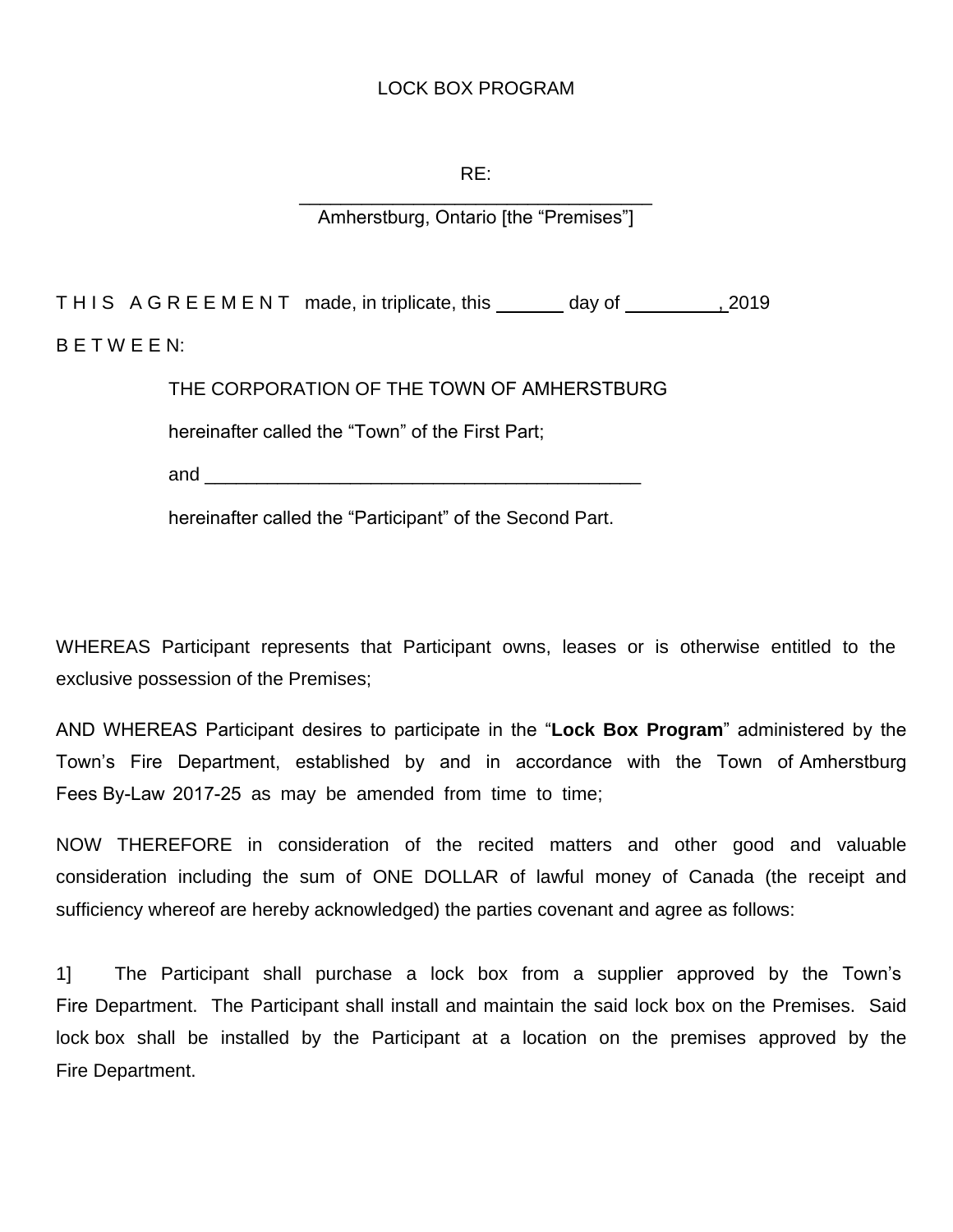2] The Participant shall provide a key to the Town's Fire Department for the said lock box. The Fire Department shall use the lock box key to gain entry into the Premises only in case of fire or suspected fire.

3] The Town's Fire Department shall have, during the time that the Participant participates in the Lock Box Program, the right to enter the Premises by utilizing the key in the lock box. Such right may be exercised by the Fire Department without providing prior notice to the Participant in the event of fire or suspected fire.

4] The Participant HEREBY RELEASES the Town, its officers and employees from and against all claims, demands, losses, costs, charges and other proceedings as a result of loss, damage or injury to any person (including death) or property directly or indirectly arising out of the operation of the Lock Box Program. This provision shall survive any termination of this Agreement.

5] This Agreement may be terminated by either party upon the giving of 90 days written notice thereof provided, however, that in the event of any breach hereof such termination may be made effective on less or no notice as the terminating party deems appropriate.

IN WITNESS WHEREOF the parties hereto have executed this Agreement on the date first above appearing.

Per: \_\_\_\_\_\_\_\_\_\_\_\_\_\_\_\_\_\_\_\_\_\_\_\_\_\_\_\_\_\_\_\_\_\_\_\_\_

Approved As to Form

Fire Chief

\_\_\_\_\_\_\_\_\_\_\_\_\_\_\_\_\_\_\_\_\_\_\_\_\_\_\_\_\_\_\_\_\_\_\_\_ Participant Name (please print)

\_\_\_\_\_\_\_\_\_\_\_\_\_\_\_\_\_\_\_\_\_\_\_\_\_\_\_\_\_\_\_\_\_\_\_\_ Participant Signature